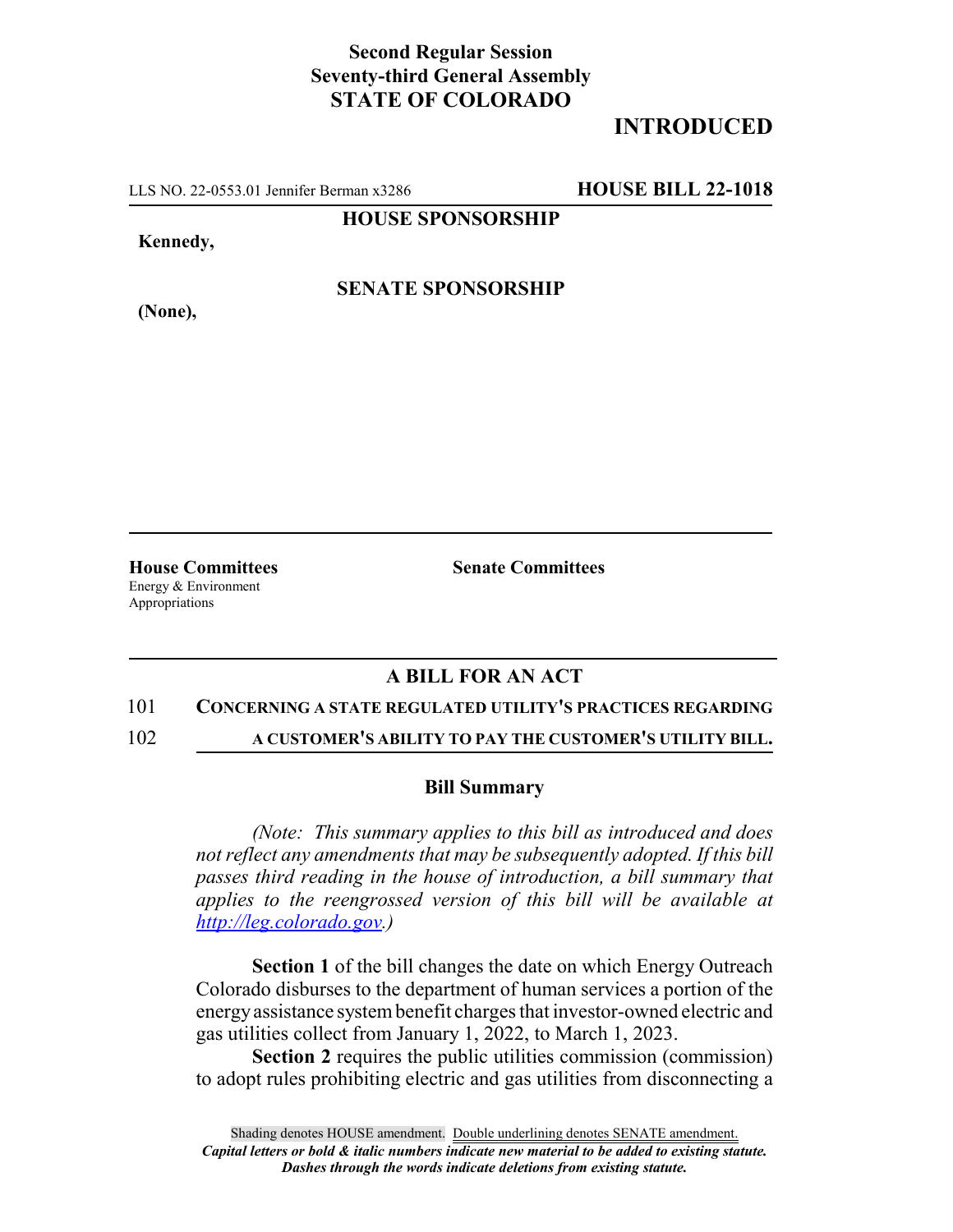customer's service:

- On weekends;
- On state or federal holidays; or
- After 11:59 a.m. on a weekday that is not a holiday.

Additionally, the commission's rules must require that, under certain circumstances in which a customer makes a request for reconnection of service on a Monday through Friday that is not a holiday, the utility is required to reconnect the customer's service that same day.

**Section 3** establishes 3 income standards for determining a household's eligibility for utility assistance as follows:

- ! A household income at or below 200% of the federal poverty line;
- $\bullet$  A household income at or below 80% of the area median income; or
- ! A household income that meets the income eligibility criteria that the department sets by rule.

**Section 3** also clarifies that the commission may approve a year-round utility preference or advantage given to income-eligible customers.

- 1 *Be it enacted by the General Assembly of the State of Colorado:*
- 2 **SECTION 1.** In Colorado Revised Statutes, 26-2-307, **amend**
- 3 (1)(f) introductory portion and  $(1)(f)(II)$  as follows:
- 

4 **26-2-307. Fuel assistance payments - eligibility for federal** 5 **standard utility allowance - supplemental utility assistance fund**

6 **established - definitions - repeal.** (1) (f) On or before October 1, 2021

7 2022, the state department shall submit a budget to the organization and 8 the commission to cover the state department's administrative costs to set

- 9 up the program. Based on the budget that the state department submits, 10 the organization shall:
- 11 (II) Transmit the money to the state department on or before 12 January 1, 2022 MARCH 1, 2023.
- 13 **SECTION 2.** In Colorado Revised Statutes, 40-3-103.6, **amend** 14 (1) introductory portion and (1)(b); and **add** (3) as follows: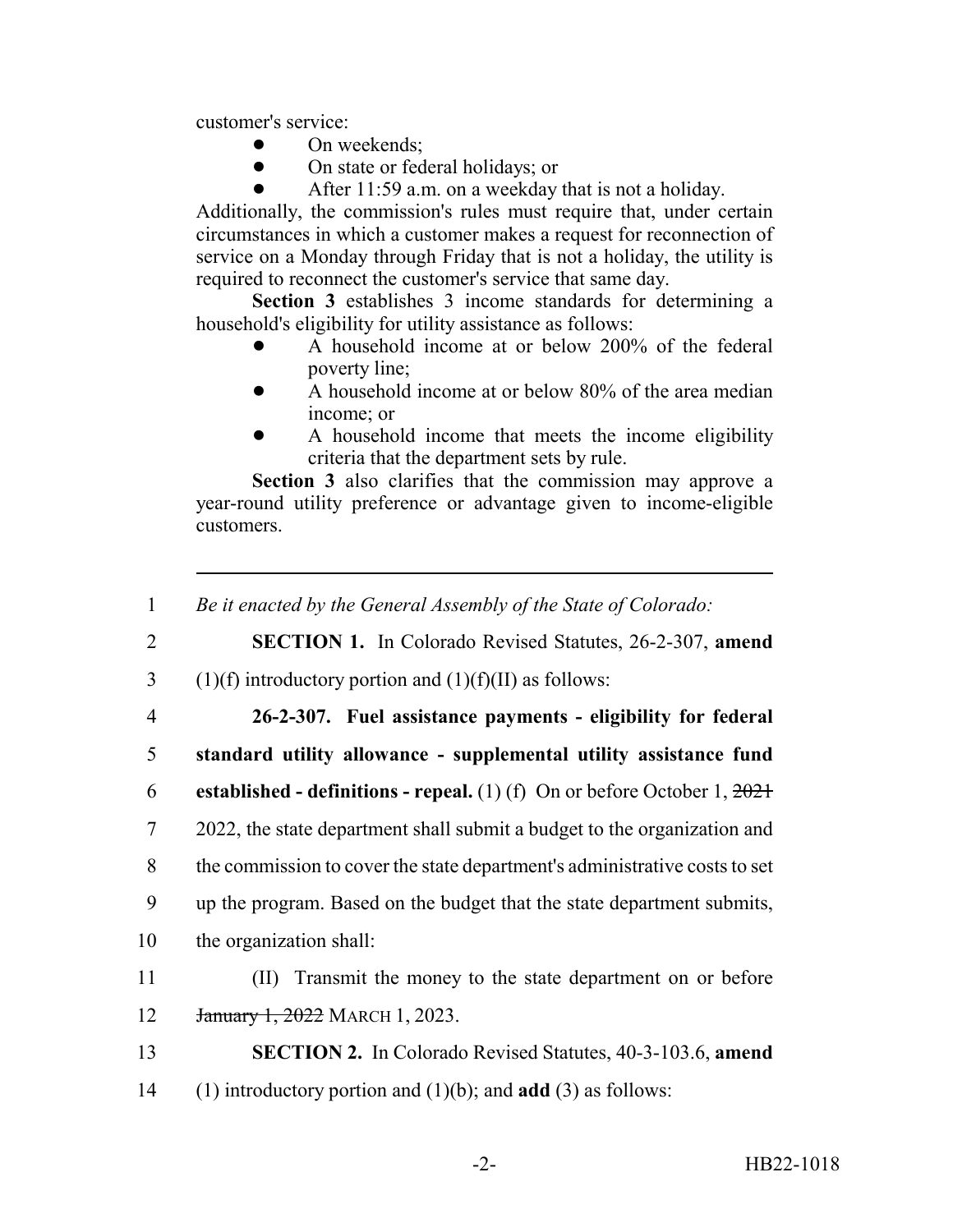| 1              | 40-3-103.6. Disconnection due to nonpayment - connection and                                         |
|----------------|------------------------------------------------------------------------------------------------------|
| $\overline{2}$ | reconnection fees - deposits - standard practices - rules - definitions.                             |
| 3              | (1) $\Theta$ n or before September 1, 2020, The commission shall commence                            |
| $\overline{4}$ | a rule-making proceeding to adopt standard practices for gas and electric                            |
| 5              | utilities to use when disconnecting service due to nonpayment. At a                                  |
| 6              | minimum, the rules must address the following subjects:                                              |
| 7              | (b) (I) $\overline{\text{Limiting}}$ PROHIBITING shut-off times: to reasonable hours                 |
| 8              | of the day Monday through Friday, excluding                                                          |
| 9              | (A) ON SATURDAYS, SUNDAYS, OR STATE OR FEDERAL holidays;                                             |
| 10             | so that customers can attempt to reconnect on the same day; OR                                       |
| 11             | (B) AFTER 11:59 A.M. ON A MONDAY THROUGH FRIDAY THAT IS                                              |
| 12             | NOT A HOLIDAY; AND                                                                                   |
| 13             | (II) IF, BY MAKING A PAYMENT OR PAYMENT ARRANGEMENT IN                                               |
| 14             | ACCORDANCE WITH THE UTILITY'S POLICIES, A CUSTOMER MAKES A                                           |
| 15             | REQUEST FOR RECONNECTION OF SERVICE ON A MONDAY THROUGH                                              |
| 16             | FRIDAY THAT IS NOT A HOLIDAY, REQUIRING THE UTILITY TO RECONNECT                                     |
| 17             | THE CUSTOMER'S SERVICE ON THE SAME DAY AS THE CUSTOMER REQUESTS                                      |
| 18             | RECONNECTION OF SERVICE IF:                                                                          |
| 19             | (A) THE CUSTOMER IS AN ELECTRIC UTILITY CUSTOMER WITH                                                |
| 20             | ADVANCED METERING INFRASTRUCTURE AND HAS REQUESTED                                                   |
| 21             | RECONNECTION OF SERVICE AT LEAST ONE HOUR BEFORE THE CLOSE OF                                        |
| 22             | BUSINESS FOR THE ELECTRIC UTILITY'S CUSTOMER SERVICE DIVISION;                                       |
| 23             | (B) THE CUSTOMER IS AN ELECTRIC UTILITY CUSTOMER WITHOUT                                             |
| 24             | <b>ADVANCED</b><br><b>METERING</b><br><b>INFRASTRUCTURE</b><br>AND<br><b>HAS</b><br><b>REQUESTED</b> |
| 25             | RECONNECTION OF SERVICE ON OR BEFORE 12:59 P.M.; OR                                                  |
| 26             | (C)<br>THE CUSTOMER IS A GAS UTILITY CUSTOMER AND HAS                                                |
| 27             | REQUESTED RECONNECTION OF SERVICE ON OR BEFORE 12:59 P.M.; EXCEPT                                    |

-3- HB22-1018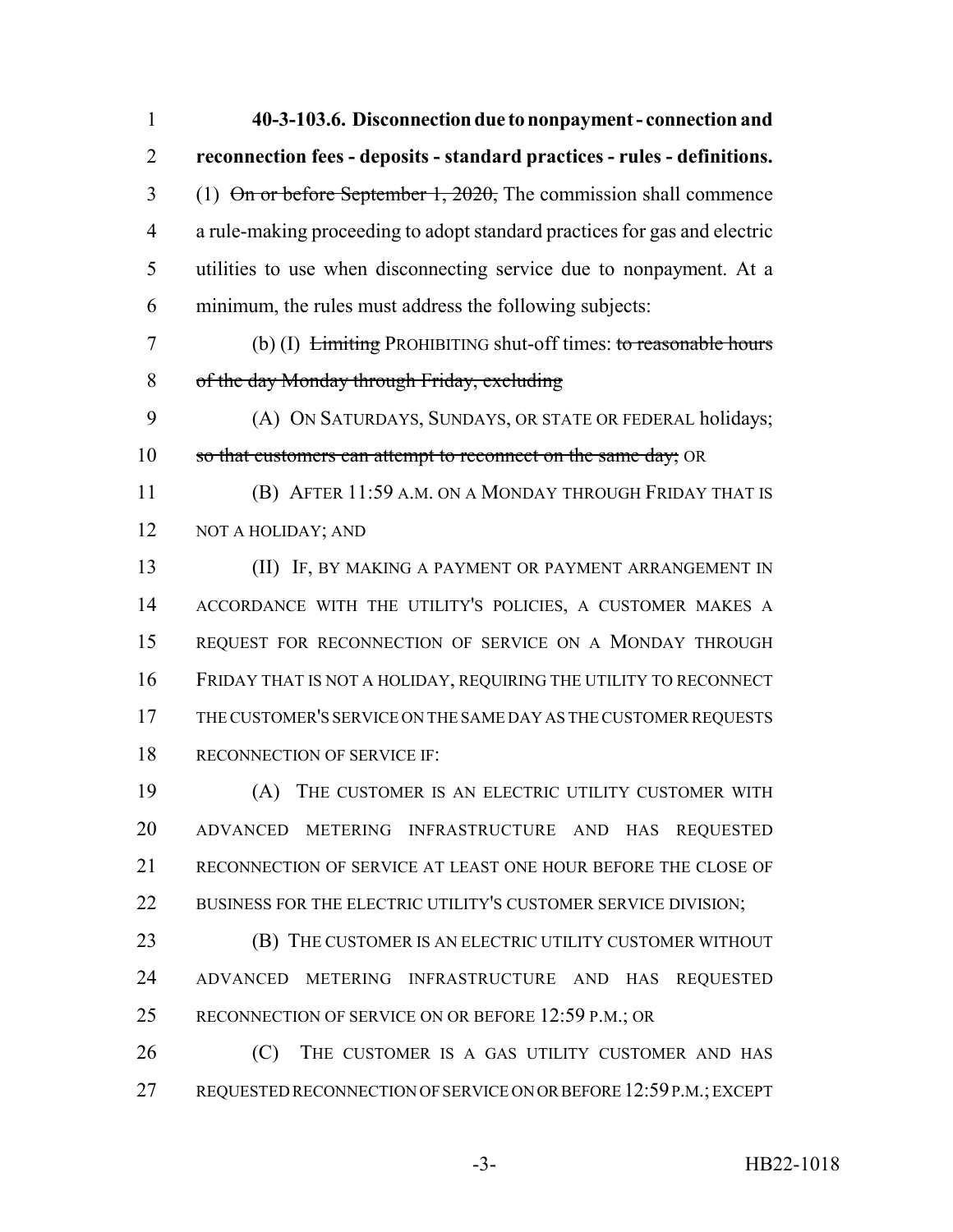THAT A GAS UTILITY MAY RECONNECT THE CUSTOMER'S SERVICE ON THE DAY FOLLOWING A DISCONNECTION OF SERVICE IF, PRIOR TO DISCONNECTION OF SERVICE, THE UTILITY HAS MADE A QUALIFYING COMMUNICATION WITH THE CUSTOMER OR AN EMERGENCY SITUATION RENDERS THE UTILITY'S STAFF TEMPORARILY UNAVAILABLE TO RECONNECT SERVICE.

 (3) AS USED IN THIS SECTION, UNLESS THE CONTEXT OTHERWISE REQUIRES:

 (a) "ADVANCED METERING INFRASTRUCTURE" MEANS AN INTEGRATED SYSTEM OF SMART ELECTRIC UTILITY METERS AND COMMUNICATION NETWORKS THAT ENABLES TWO-WAY COMMUNICATION BETWEEN AN ELECTRIC UTILITY AND ITS CUSTOMERS AND ALLOWS THE ELECTRIC UTILITY TO MEASURE ELECTRICITY USAGE OR CONNECT OR DISCONNECT SERVICE REMOTELY.

 (b) "QUALIFYING COMMUNICATION" MEANS ONE OF THE FOLLOWING METHODS OF COMMUNICATING WITH A UTILITY CUSTOMER ABOUT A POSSIBLE UPCOMING DISCONNECTION OF SERVICE:

 (I) A PHYSICAL VISIT TO THE CUSTOMER'S PREMISES DURING WHICH A UTILITY REPRESENTATIVE SPEAKS WITH THE CUSTOMER AND PROVIDES THE CUSTOMER UTILITY ASSISTANCE INFORMATION OR, IF THE CUSTOMER IS NOT AVAILABLE TO SPEAK, LEAVES UTILITY ASSISTANCE INFORMATION FOR THE CUSTOMER'S REVIEW; OR

**(II)** A TELEPHONE CALL, TEXT, OR E-MAIL TO THE CUSTOMER IN WHICH:

 (A) THE UTILITY REPRESENTATIVE PROVIDES THE CUSTOMER WITH UTILITY ASSISTANCE INFORMATION; AND

(B) THE UTILITY REPRESENTATIVE EITHER SPEAKS DIRECTLY WITH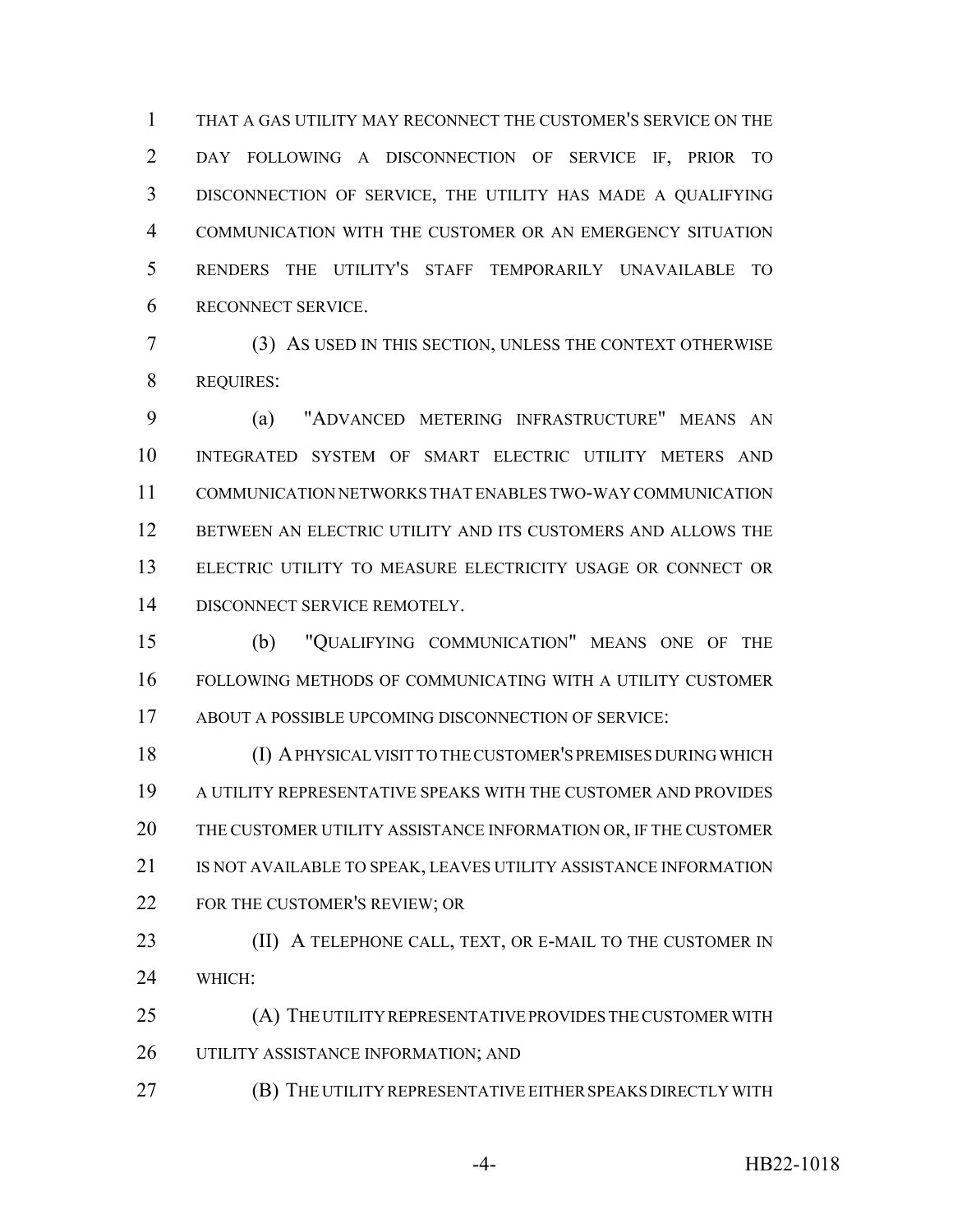THE CUSTOMER OVER THE TELEPHONE OR THE CUSTOMER CONFIRMS RECEIPT OF THE UTILITY REPRESENTATIVE'S TEXT OR E-MAIL.

 (c) "UTILITY ASSISTANCE INFORMATION" MEANS INFORMATION THAT A UTILITY REPRESENTATIVE PROVIDES A CUSTOMER INFORMING THE CUSTOMER THAT THE CUSTOMER MAY CONTACT 1-866-HEAT-HELP TO DETERMINE IF THE CUSTOMER QUALIFIES FOR UTILITY BILL PAYMENT ASSISTANCE.

 **SECTION 3.** In Colorado Revised Statutes, 40-3-106, **amend** 9  $(1)(d)$  as follows:

 **40-3-106. Advantages prohibited - graduated schedules - consideration of household income and other factors - definitions.** 12 (1) (d) (I) Notwithstanding any provision of articles 1 to 7 of this title TITLE 40 to the contrary, the commission may approve any rate, charge, service, classification, or facility of a gas or electric utility that makes or grants a reasonable preference or advantage to low-income INCOME-QUALIFIED UTILITY customers, EVEN IF THE REASONABLE PREFERENCE OR ADVANTAGE APPLIES ON A YEAR-ROUND BASIS, and the implementation of such commission-approved rate, charge, service, classification, or facility by a public utility shall not be deemed to subject 20 any person INDIVIDUAL or corporation to any prejudice, disadvantage, or undue discrimination.

22 (II) As used in this subsection  $(1)(d)$ , a "low-income AN "INCOME-QUALIFIED utility customer" means a utility customer who THE DEPARTMENT OF HUMAN SERVICES, CREATED IN SECTION 26-1-105; THE ORGANIZATION DEFINED IN SECTION 40-8.7-103 (4); OR THE COLORADO ENERGY OFFICE, CREATED IN SECTION 24-38.5-101, HAS DETERMINED:

27 (A) Has a household income at or below one hundred eighty-five